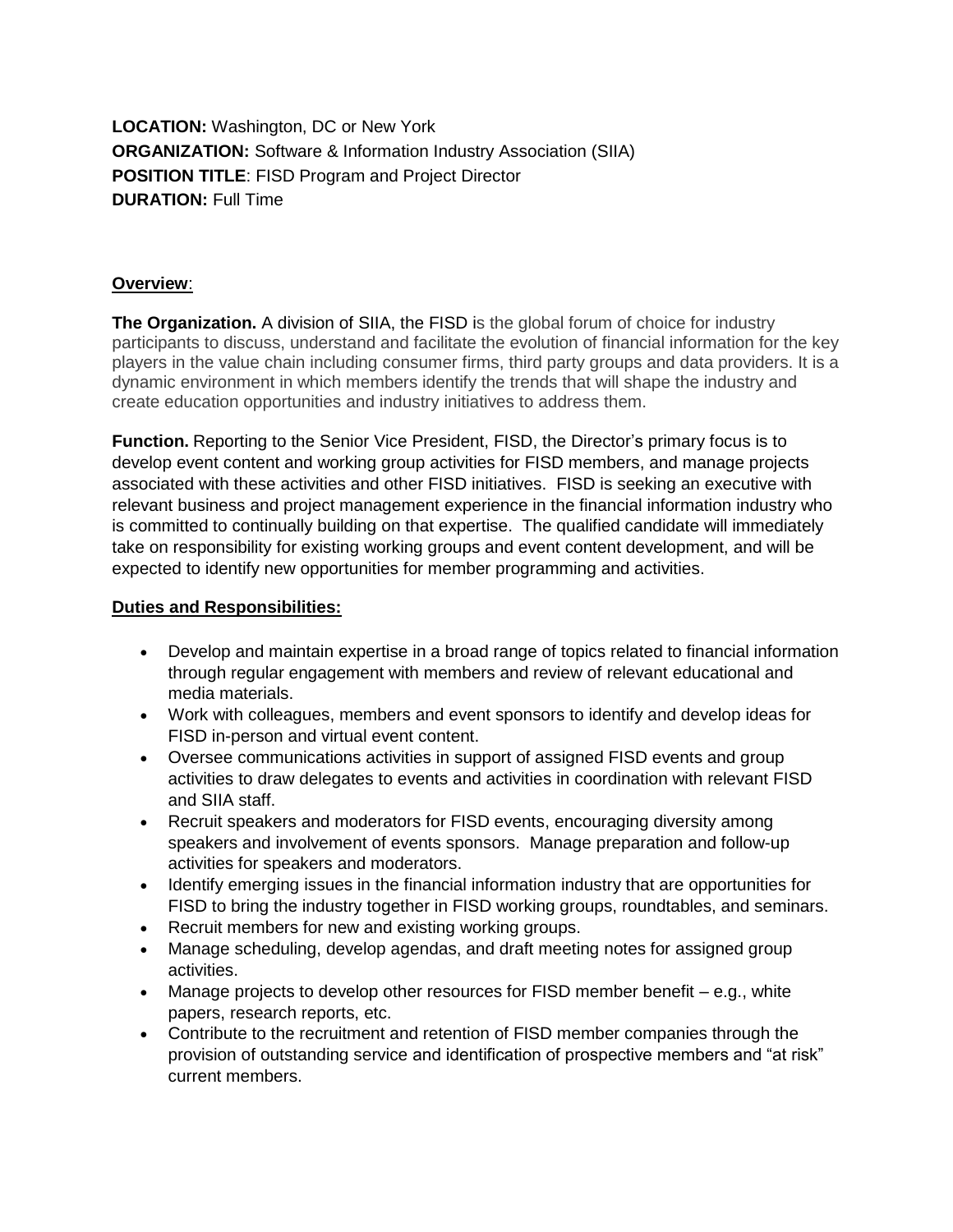Grow FISD revenue through sales of event sponsorships and professional development products like training and certification examinations.

# **Minimum Requirements:**

- Regular domestic and international travel
- DC-based candidate will work in traditional in-person working environment with regular opportunities to work remotely. NY area-based candidate will work virtually.
- 5+ years of experience in the financial information industry
- Demonstrated project management skills, ability to juggle short-term and long-term tasks/responsibilities on deadline
- Good time-management skills, attention to detail, multi-tasking is essential
- Strong interpersonal and problem-solving skills
- Excellent customer service attitude
- Ability to work well independently and as part of a team while being flexible
- Bachelor's degree required.

# **Benefits:**

- Competitive Salary & Growth Potential
- Paid Annual & Sick Leave
- Paid Holidays
- Health/Vision/Dental Coverage
- 401k Retirement Savings Plan

## **What We Love About You:**

- You are thoughtful, energetic, innovative, results-oriented and a resourceful self-starter.
- You have a tenacious work ethic, dedicated to exceeding expectations.
- You have a "customer first" mindset and are obsessive about building and maximizing value for our members.
- You are collaborative and accountable, and committed to integrity.
- You embrace the diverse perspectives of all people and honor them with dignity and respect.
- You find time to laugh and strive to "make people's day" in all your interactions.

Please submit a resume to [employ@SIIA.net](mailto:employ@SIIA.net) with **"FISD Program Director"** in the subject line.

SIIA believes a diversity of voices leads to better outcomes for our members, our employees, our products and our communities. We are proudly committed to equal employment opportunity regardless of race, color, ancestry, religion, sex, national origin, sexual orientation, age,